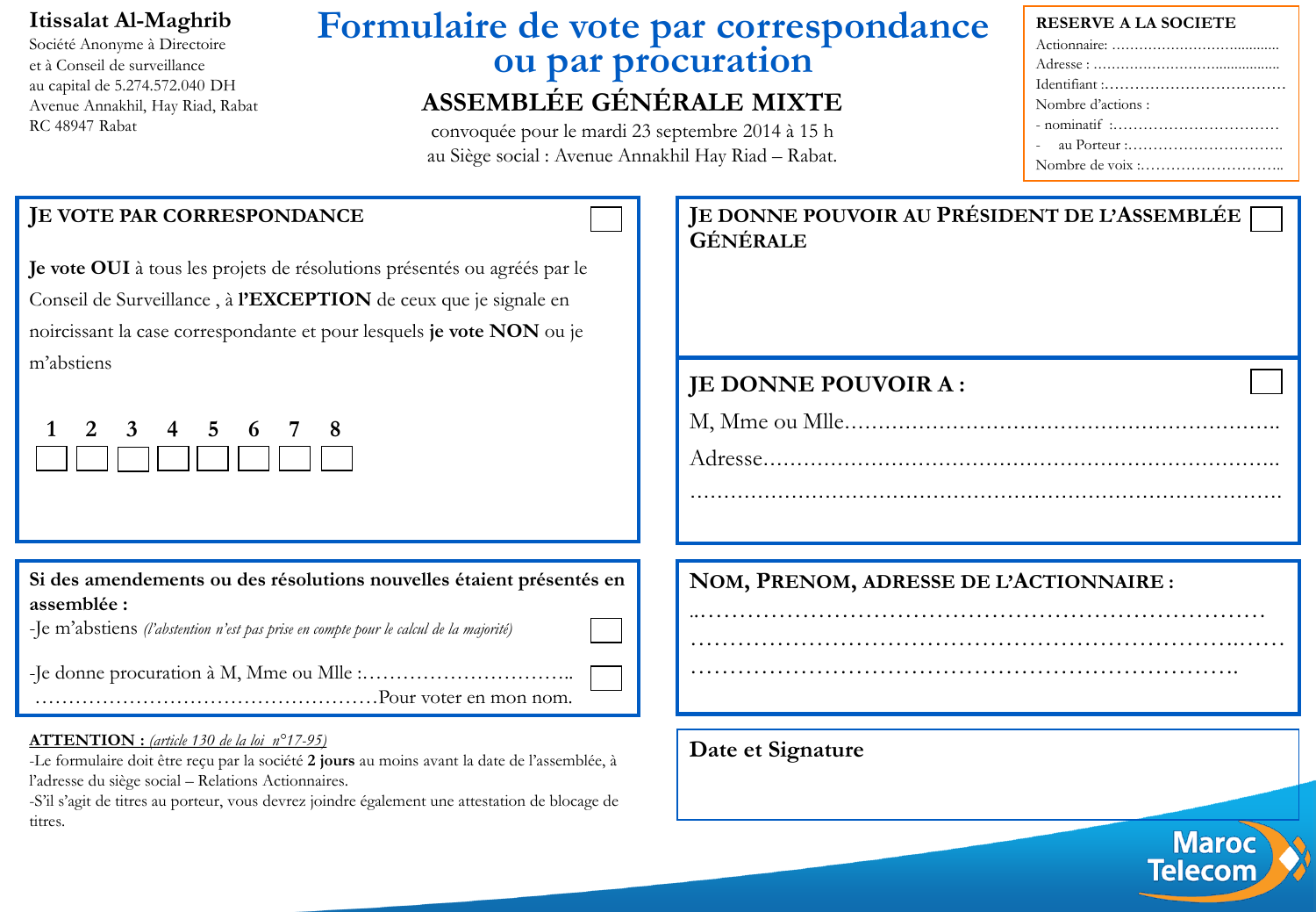### **Itissalat Al-Maghrib**

Moroccan corporation (Société Anonyme) with Management Board and Supervisory Board with capital of 5.274.572.040 MAD Avenue Annakhil, Hay Riad, Rabat Registered under number 48947 Rabat

# **Form of Mail Voting or by Proxy COMBINED GENERAL**

## **SHAREHOLDERS' MEETING**

To be held on Tuesday September 23, 2014 at 3:00 pm at the head office - Avenue Annakhil Hay Riad – Rabat.

| For Company's use only                                                              |
|-------------------------------------------------------------------------------------|
|                                                                                     |
|                                                                                     |
| $Account : \dots \dots \dots \dots \dots \dots \dots \dots \dots \dots \dots \dots$ |
| Number of shares:                                                                   |
|                                                                                     |
|                                                                                     |
|                                                                                     |

### **I VOTE BY MAIL**

**I VOTE FOR** all the draft resolutions approved by the Supervisory Board **EXCEPT** those indicated by a shaded box, for wich I vote against or I abstain.

|  | 2 3 4 5 6 7 8           |  |  |  |
|--|-------------------------|--|--|--|
|  | TI TI TI TI TI TI TI TI |  |  |  |

**In case amendments or new resolutions are proposed during the meeting :**

|  | -I abstain from voting (abstention is not taken into account in calculating the majority) |  |
|--|-------------------------------------------------------------------------------------------|--|
|--|-------------------------------------------------------------------------------------------|--|

-I appoint Mr, Mrs, or Miss:……………………………………… ……………………………………………to vote on my behalf.

#### **CAUTION:** *(Article 130 of Law No. 17-95)*

-The form must be received by the company at least 2 days before the date of the meeting, at the head office - Shareholder Relations .

- In the case of bearer shares, you must also attach a certificate of share blocking.

### **I HEREBY GIVE MY PROXY TO THE CHAIRMAN OF THE MEETING**

### **I HEREBY APPOINT AS PROXY :**

M, Mrs or Miss: ……………………………………………….

………..………………………………………………………

Address…………………………………………………………

.………………………………………………………………… …………………………………………………………………. ………………………………………………………………….

**Surname, First Name, address of the shareholder :**

**Date and Sign**

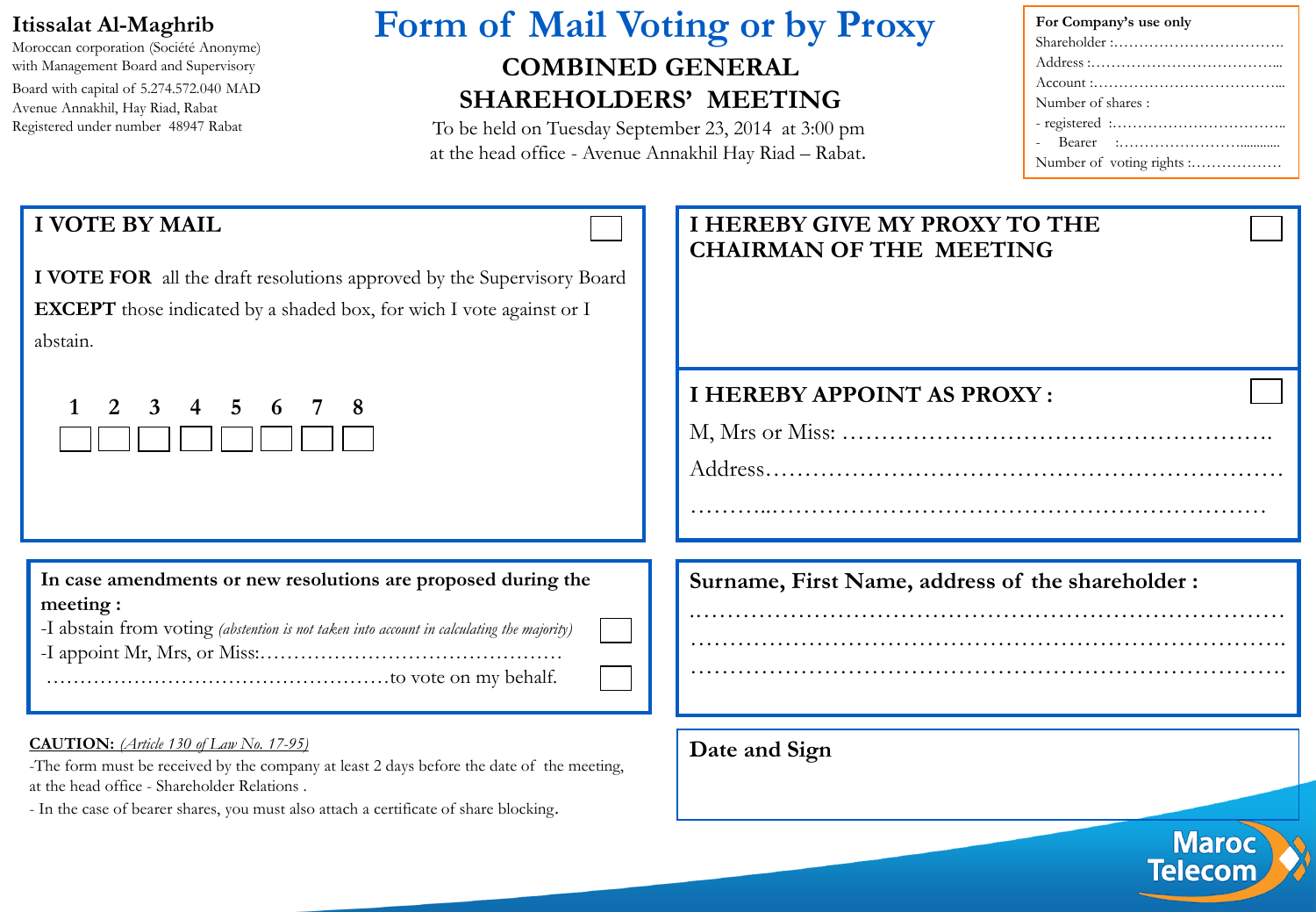### **اتصاالت المغرب**

شركة مساهمة ذات مجلس إدارة جماعية وذات مجلس رقابة، رأسمالها 5.274.572.040 درهم المقر االجتماعي : شارع النخيل حي الرياض الرباط. مقيدة بالسجل التجاري تحت الرقم 48947 الرباط

## **استمارة التصويت بالمراسلة أو عن طريق الوكالة**

**الجمعية العامة المختلطة** ستنعقد بتاريخ الثالثاء 23 شتنبر 2014 على الساعة 3 بعد الزوال بالمقر االجتماعي بالرباط شارع النخيل حي الرياض

**إطار خاص** -المساهم : -العنوان : -رقم التعريف : - عدد الأسهم : • المسجلة : • للحامل : -عدد حقوق التصويت :

| اصوت عبر البريد<br>اصوت بنعم لجميع مشاريع التوصيات التي صادق عليها مجلس الرقابة باستثناء<br>تلك المشار إليها بواسطة المربع المظلل، والتي اصوت ضدها أو امتنع عن<br>التصويت عليها.                                    | امنح التوكيل للسيد رئيس الجمعية العامة                         |
|---------------------------------------------------------------------------------------------------------------------------------------------------------------------------------------------------------------------|----------------------------------------------------------------|
| 8 7 6 5 4 3 2 1                                                                                                                                                                                                     | امنح التوكيل الى :<br>السيد، السيدة، الآنسة :<br>المعنو ان : . |
| في حالة تقديم تعديلات أو توصيات جديدة خلال الجمعية :<br>-امتنع عن التصويت (لا يؤخذ بعي <i>ن الاعتبار الامتناع عن التصويت في حساب الأغلبية)</i> .<br>-امنح التوكيل الى : (السيد، السيدة، الانسة) :<br>للتصويت با سمي | اللقب ، الاسم ، عنوان المساهم :                                |

**التاريخ والتوقيع :**



#### **تنبيه : المادة 130 من القانون رقم 17-95**

يجب أن يتم استلام الاستمارة من قبل الشركة في ما لا يقل عن يومين ( 2) قبل موعد انعقاد الجمعية على العنوان التالي : المقر االجتماعي ا لالتصاالت المغرب - عالقات المساهمين. في حالة الأسهم للحامل ، يجب إرفاق الاستمارة بشهادة تجميد السندات